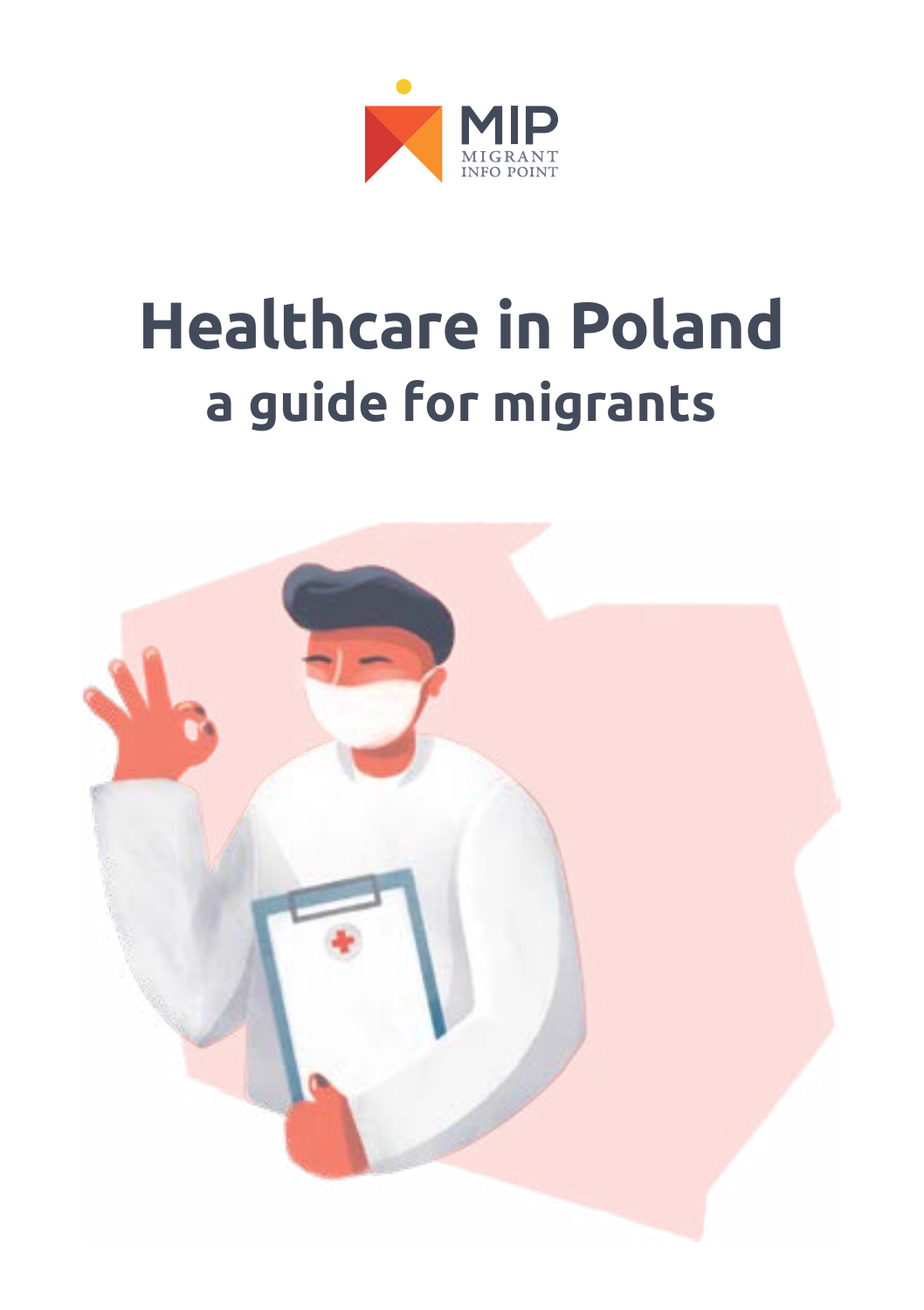### **Healthcare in Poland – a guide for migrants** Copyright© Fundacja Centrum Badań Migracyjnych

**Authors:** Zuzanna Lewandowska, Natalia Akhturska, Aleksandra Piękniewska **Translation:** Natalia Huida, Joanna Spychała **Typesetting and illustrations:** Anastasiia Hromak **Publisher:** Fundacja Centrum Badań Migracyjnych **Substantive consultation:** prof. UAM D.Sc. Izabella Main

Legal situation as of 1st December 2020.

This publication was created with the financial support provided by a grant competition of Amica S.A.



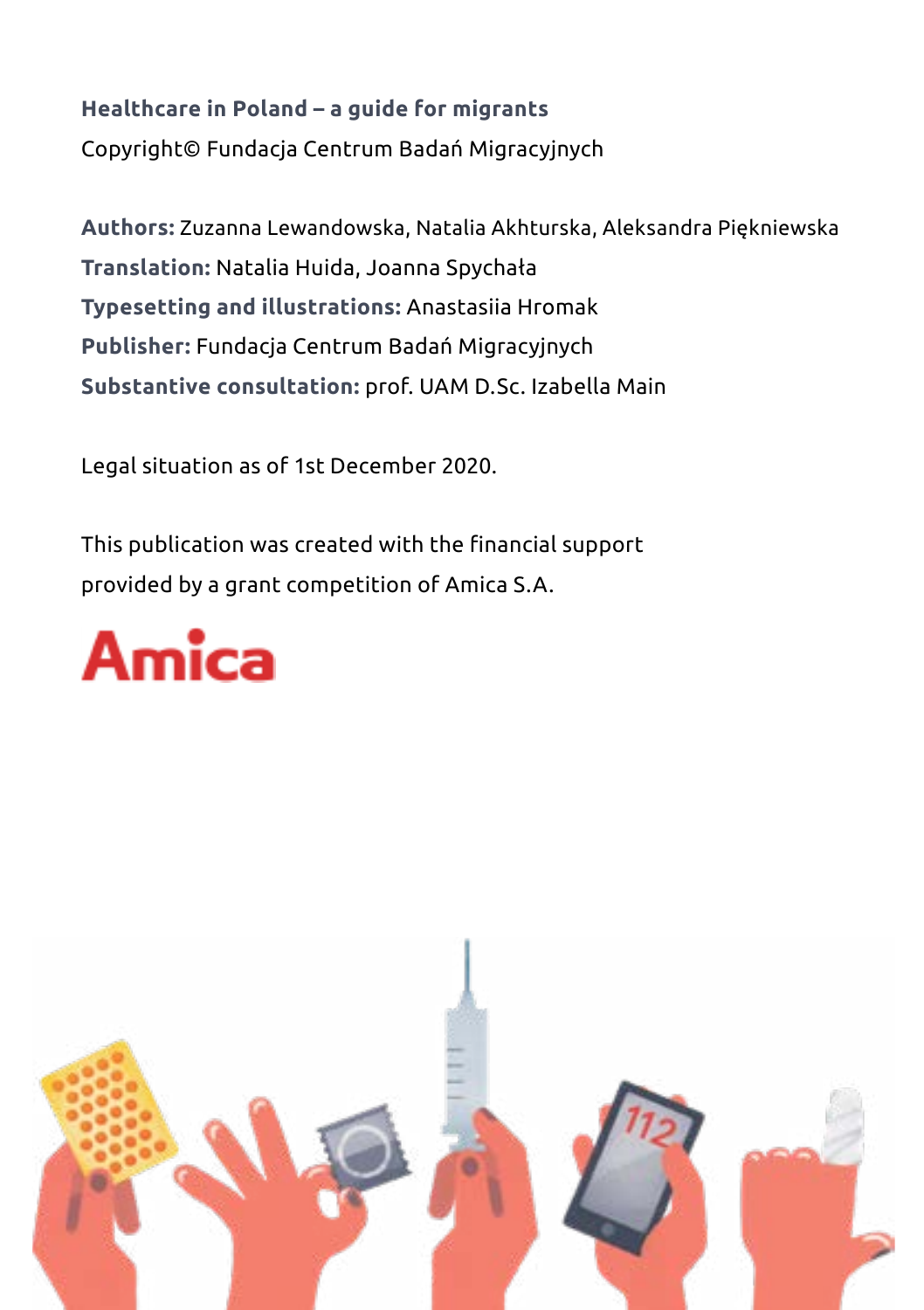### **Contents**

| 1. What is the difference between national and private health care |
|--------------------------------------------------------------------|
| 2. What does public health insurance offer?                        |
| 3. What is a vaccination calendar?                                 |
| 4. Emergency help - where to look for support                      |
| 5. What medications are available over the counter in Poland?13    |
|                                                                    |
|                                                                    |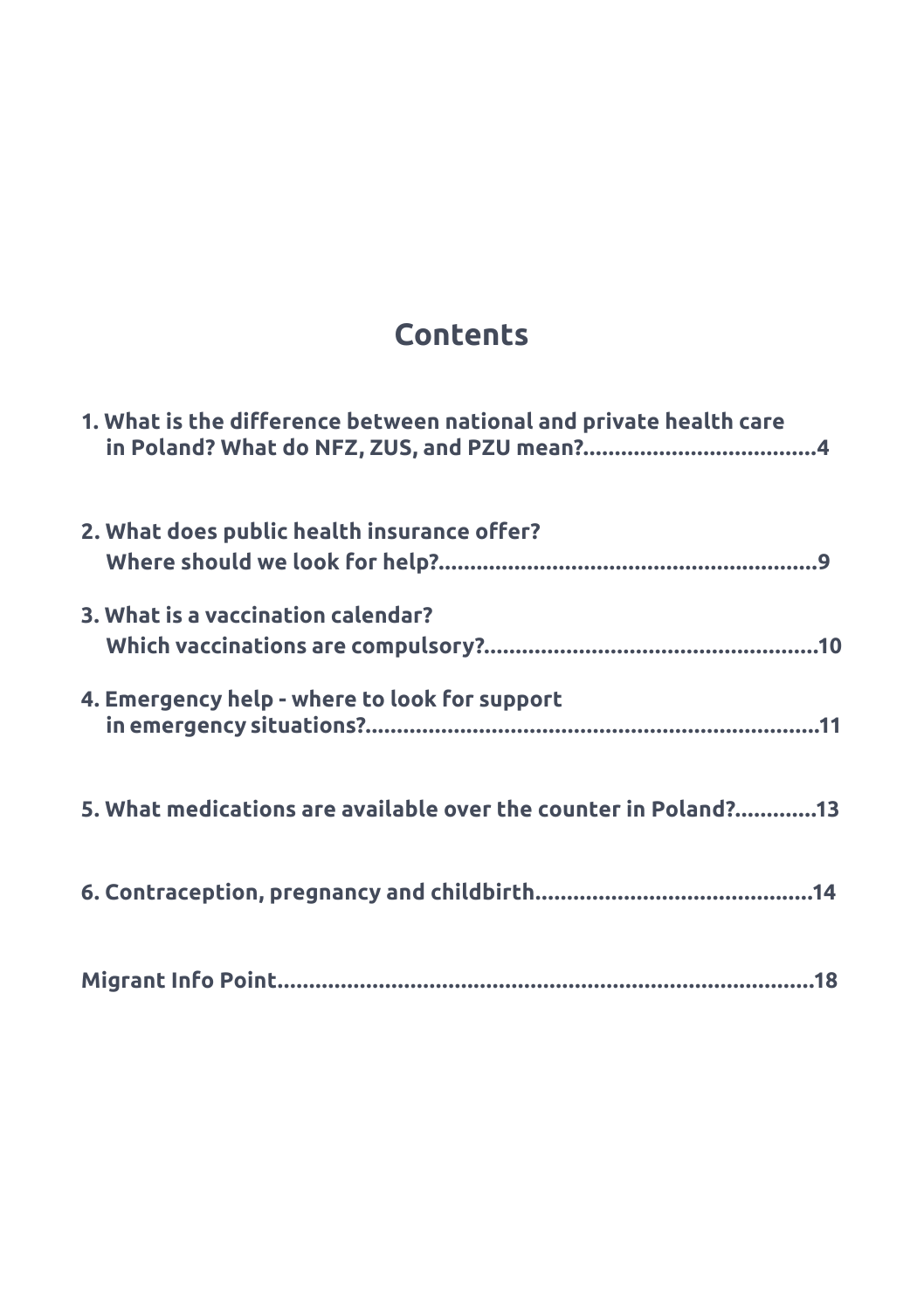### **1. What is the difference between national and private health care in Poland? What do NFZ, ZUS, and PZU mean?**

In Poland, there are simultaneously functioning systems of **public (national)** and **private** healthcare.

### **Public healthcare**

People working in Poland under a contract of employment or mandate, who pay their contributions in the National Health Fund (NFZ), can access the public health system for free. This means that every month, a part of your salary is deducted to cover specifically health insurance. It is also possible to insure your family members (spouse and children) – in order to do this, contact your employer. Another option is voluntary insurance within NFZ. To obtain it, it's necessary to apply to the National Health Fund branch designated for your place of residence. In this case, insurance contributions have to be paid individually into the account of the Social Insurance Institution ('ZUS').

#### **NFZ Health Insurance**

So-called compulsory insurance doesn't only apply to employed people. It covers farmers, persons running their own business, pensioners, students, and children. It also applies to people receiving social benefits and those on maternity leave. Within the public insurance, without additional payment, people get access to hospital treatment, primary care, as well as specialistic care centers which signed a contract with the National Health Found.

Social Insurance Institution ('ZUS') provides, apart from health insurance, also retirement and disability pension, as well as sickness and accident insurance.

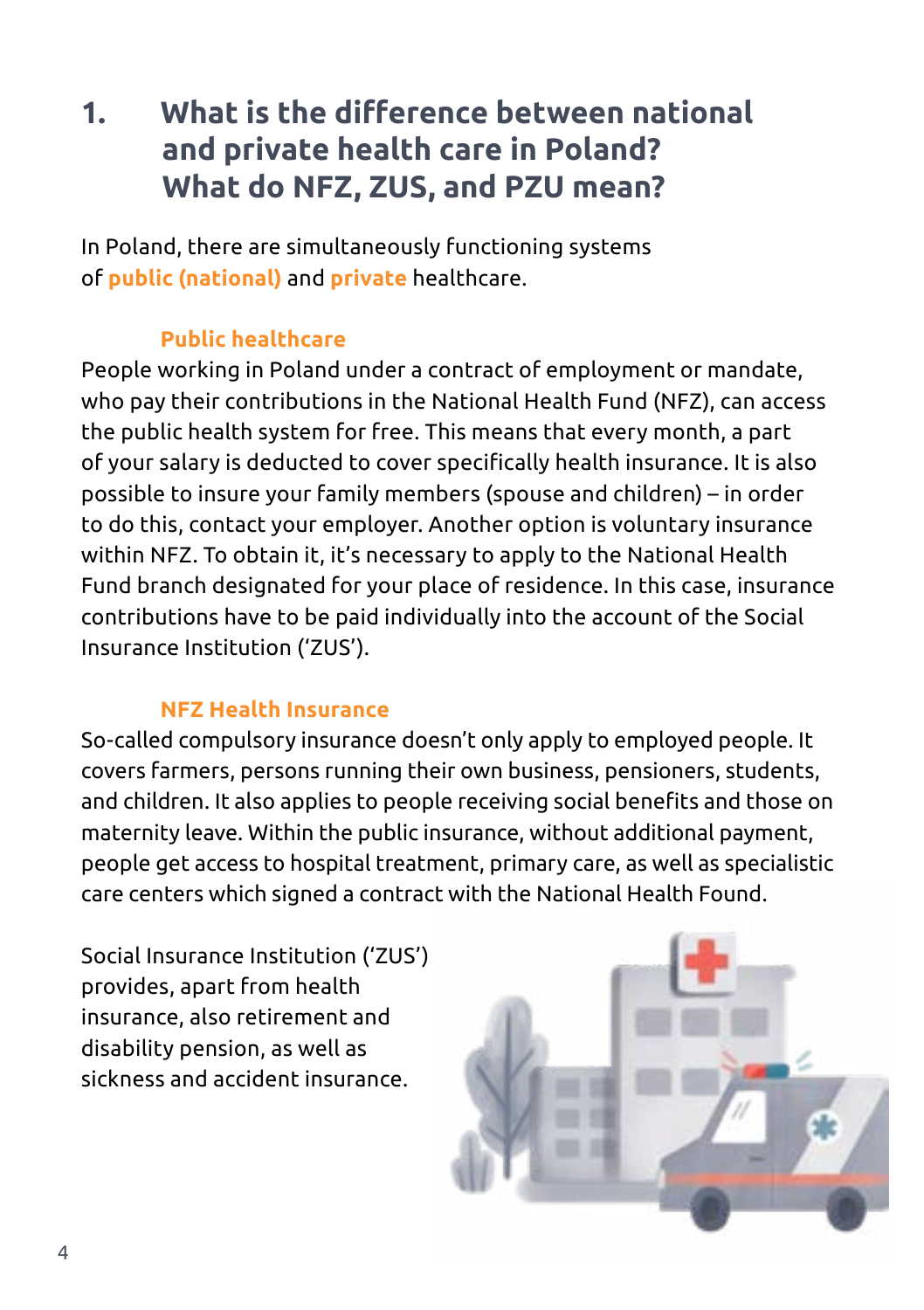### **How to individually register for the National Health Found?**

The detailed instruction can be found here:

**https://www.nfz.gov.pl/dla-pacjenta/zalatw-sprawe-krok-po-kroku/ jak-ubezpieczyc-sie-dobrowolnie/**

First, the application form has to be filled out. Then, it's necessary to provide a few documents: identification document (e.g. passport) and a document confirming the basis of stay in Poland (e.g. visa), as well as a document proving a source of income (or – if unemployed, a proof from the Regional Job Center about registering as an unemployed person, or a document stating homelessness, issued by Municipal Family Support Center). In the next step, it's necessary to visit the local NFZ branch and sign an individual **contract of voluntary insurance.** Within 7 days after signing the contract, a document called **ZUS ZZA:**

**https://www.zus.pl/wzory-formularzy/firmy/dokumenty-zgloszeniowei-rozliczeniowe/-/publisher/details/1/formularz-zus-zza/305061**

With voluntary, individual insurance, it's compulsory to send a document of **ZUS DRA: https://www.zus.pl/wzory-formularzy/firmy/dokumentyzgloszeniowe-i-rozliczeniowe/-/publisher/details/1/formularz-zusdra/3641030** and pay the monthly fee to ZUS. In this case, it's also possible to declare/assign a family member (child, grandchild, spouse, or parents – if they live with you) to the same contract. In that case, an additional form of **ZUS ZCNA** is required:

**https://www.zus.pl/wzory-formularzy/firmy/dokumenty-zgloszeniowei-rozliczeniowe/-/publisher/details/1/formularz-zus-zcna/289688**

A proof of insurance is a copy of the contract and together with a confirmation of payment for the previous month, and for family members – the aforementioned documents together with a ZUS ZCNA copy. Those documents should be presented together with an identification document (e.g. passport).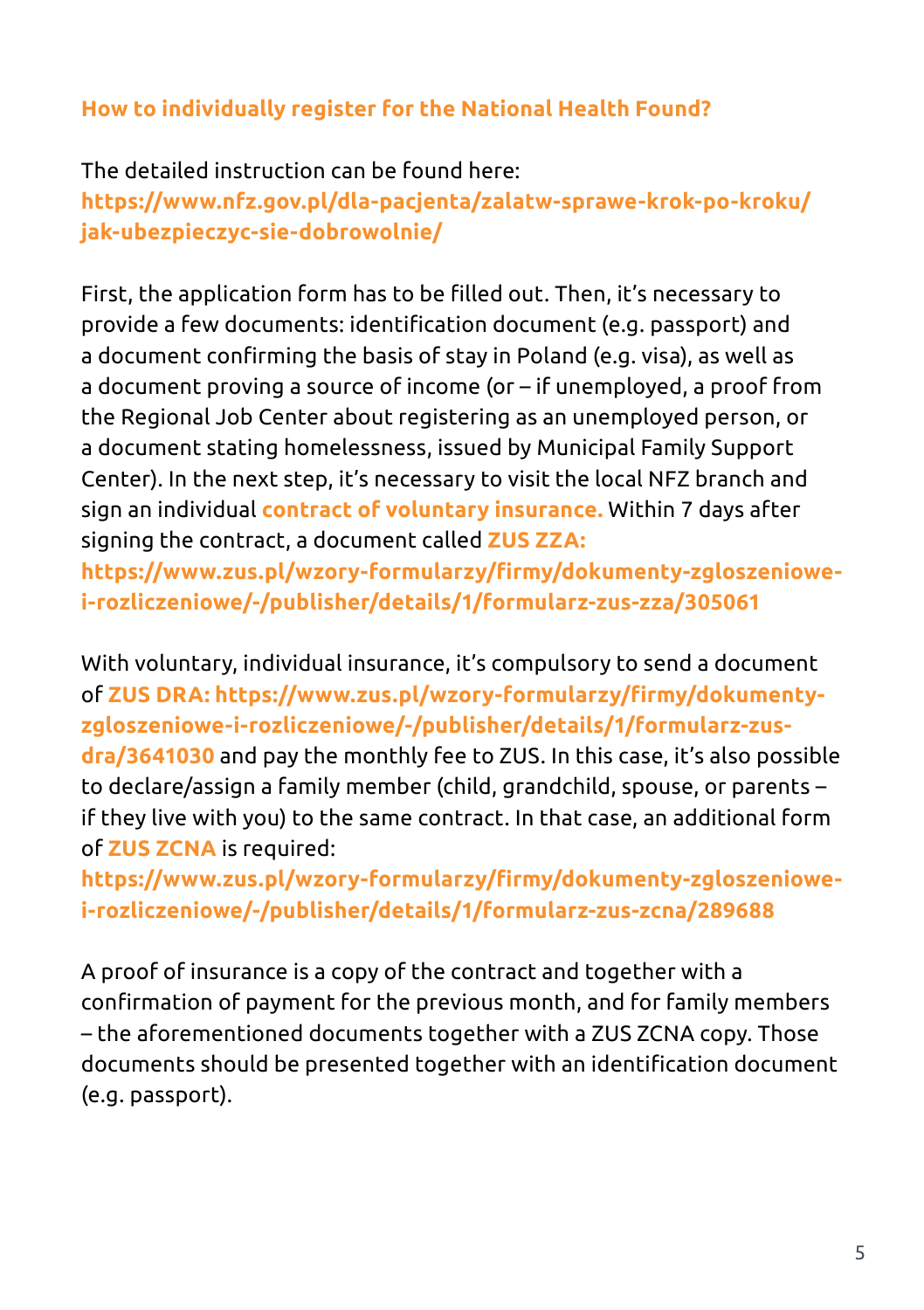#### **Other insurance policies – ZUS**

Pensionary insurance provides a monthly allowance in case of retirement or receiving a social security pension. Compulsory retirement pension insurance applies to:



- Workers/employees (work contract, at home work, contract with an agency, contract of mandate, or a different type contract)
- People conducting business activity
- Agricultural Production Cooperatives or Agricultural Cooperatives Association
- Maternity or parental leave, as well as people who resign from having a job in order to take care of a sick family member
- People receiving a nursing benefit, a special care allowance, or a benefit for the caretaker
- The unemployed, receiving benefits from the Regional Job Center or a scholarship for the period of vocational training
- Persons receiving sports scholarship or during post-graduate studies
- Clerics

It's also possible to insure yourself on your own - to do so, you need to apply with a **ZUS ZZA** form:

**https://www.zus.pl/wzory-formularzy/firmy/dokumentyzgloszeniowe-i-rozliczeniowe/-/publisher/details/1/formularz-zuszza/305061** 

**Sickness insurance** allows you to receive financial means in a situation of sickness which results in an inability to work, based on sick leave. The compulsory sickness insurance covers workers (employment contract, Agricultural Production Cooperatives or Agricultural Cooperatives Association). **Voluntary** sickness insurance covers workers performing at home work, working based on agency contracts, contract of mandate, or a different type contract, and persons conducting a business activity, clerics and Ph.D. students.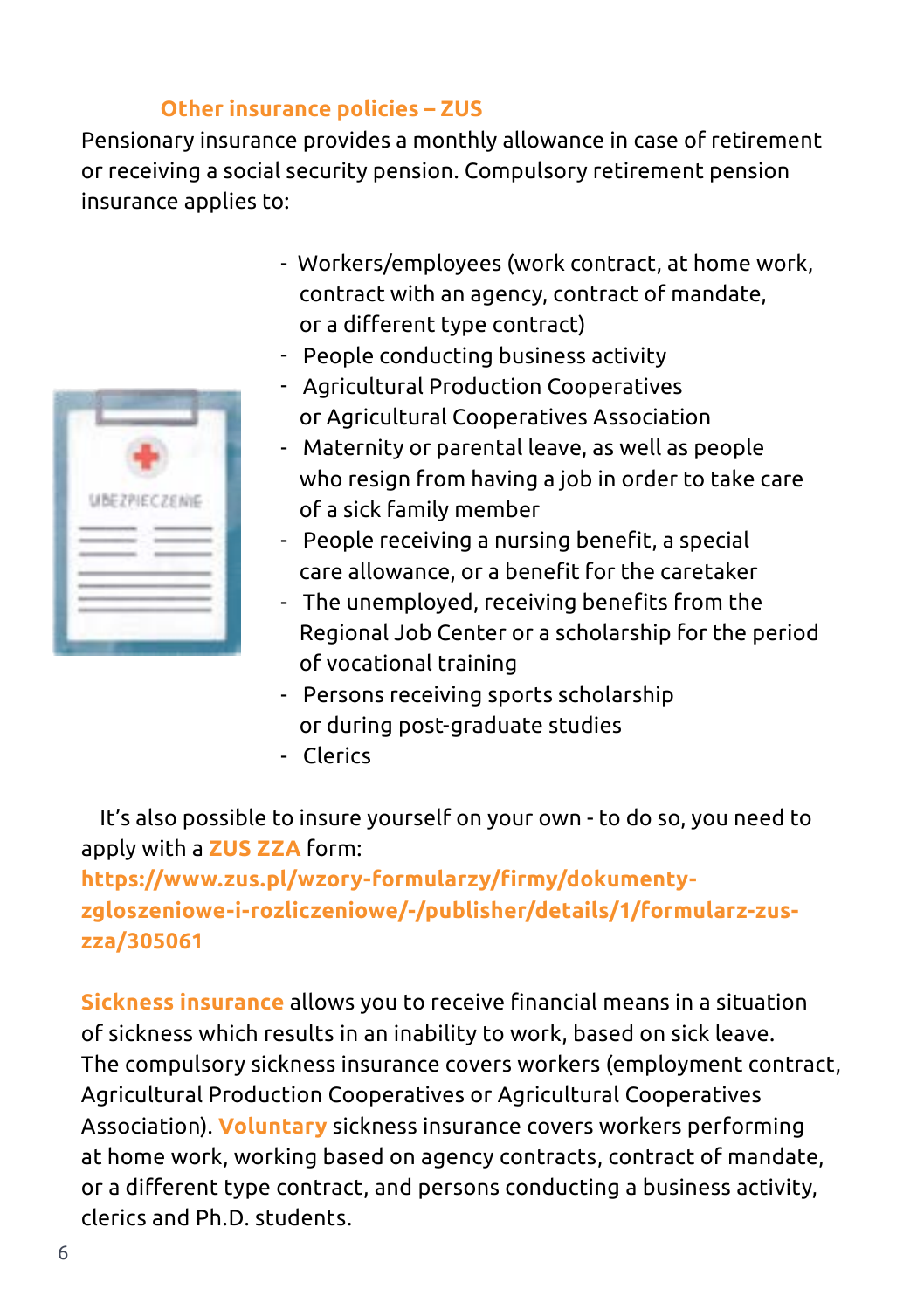**Work accident insurance** guarantees us a payment of benefits in case of an accident at work, or on the way to/from the workplace. The criteria for compulsory insurance are the same as those for pension benefits, apart from the unemployed, people performing at home work, those on parental leave, or receiving the maternity leave benefit, as well as those taking personal care over a child.

### **Private Health Care**

### **PZU and other insurance companies**

**PZU** has, for many years, been the most popular insurer in Poland. Just like other companies – PZU is a private health insurance company. Contrary to NFZ, the payment is voluntary. There are various companies available. Within the additional insurance, you can choose one of a few options. A common one is accident insurance (in Polish, known as **NNW**) – it allows you to receive reimbursement of expenses, such as treatment or rehabilitation, as well as compensation and withdrawal of assets in case of incapacity to work, serious illness, disability, or death.

There is also non-medical insurance: third-party insurance (you are not obliged to pay any reimbursement to the person we have done any damage to – compulsory for cars!), comprehensive cover (covers any damages that happen to our car, no matter whose fault it was), property insurance, travel insurance, additional retirement fund, an investment fund.

### **Medical Packages**

You can get a package of medical care in private clinics, too. Those may include treatment, diagnostic tests, rehabilitation, psychological support, and many other services.

Private companies (Luxmed, Medicover) offer additional packages of health protection. Those packages may be bought individually but are also frequently added by employers as a benefit foremployees. Depending on the chosen package, there are different levels of access to medical services (the number and types of diagnostic tests, doctors of various specializations, e.g. physiotherapists).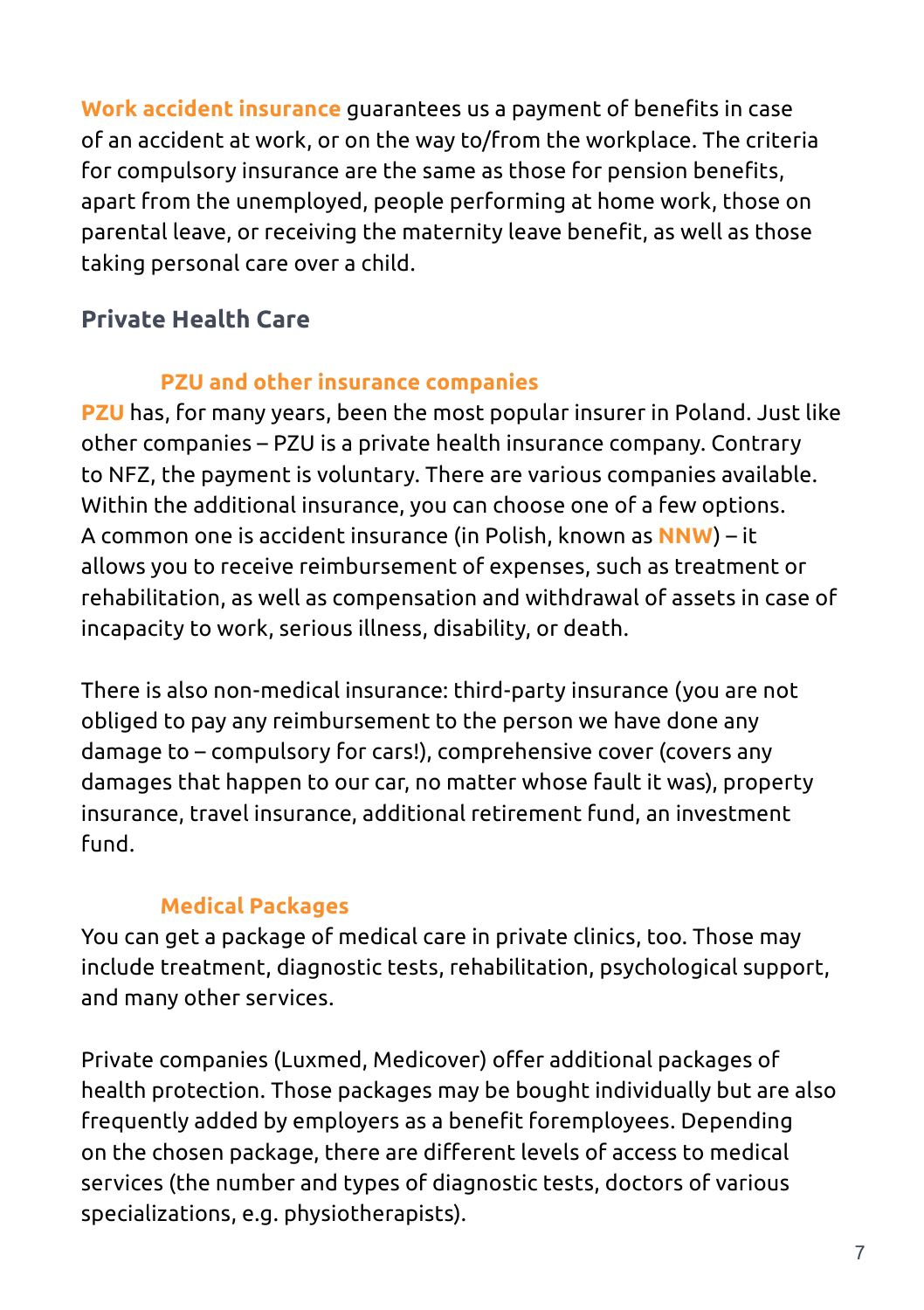Owning a medical service like that is convenient, as it allows patients to access the services without waiting in queues, that happen to be very long in the public healthcare system. It's crucial to double-check which services you can access within a specific package. Unfortunately, in case of a sudden health deterioration, you cannot choose a private hospital – everyone is admitted to a public hospital by default. So if the private healthcare package is your only insurance, you will be obliged to pay out of your own pocket for the entire stay in the hospital, together with the costs of tests and doctor visits.

#### **Other access to private healthcare services**

Many doctors, psychologists, or physiotherapists have their own private offices, where we can make an appointment **for a fee.** Prices may vary – depending on an office. It's advised to search for opinions, prices, and visits schedule on the Internet, e.g. www.znanylekarz.pl. Moreover, there are also private laboratories, e.g. Alab or Diagnostyka – where you can get a test done. The service is **paid** but doesn't require a doctor's referral.

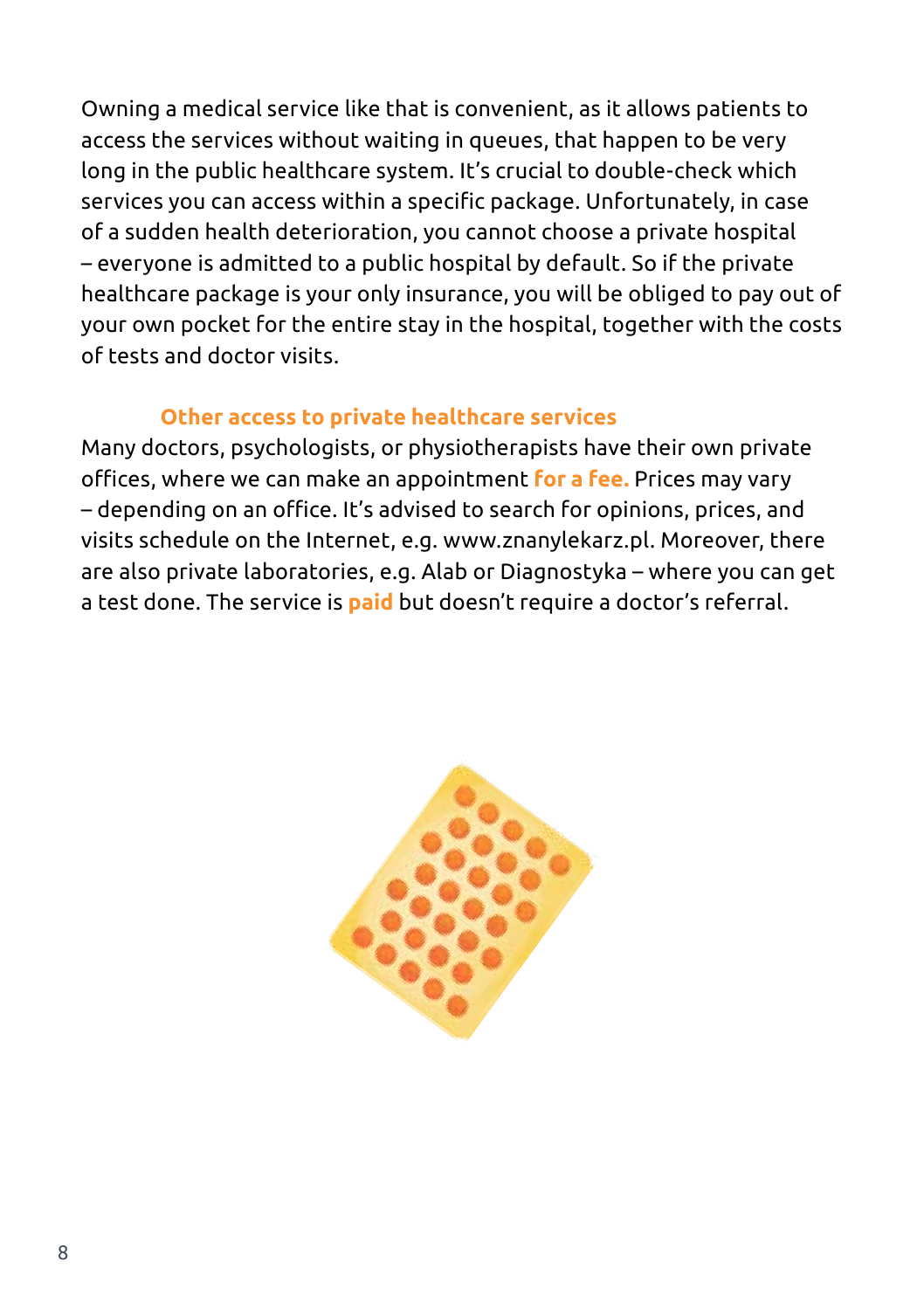## **2. What does public health insurance offer? Where should we look for help?**

### **General Practicioner Clinic**

A general practitioner takes care of:

- Health prevention (e.g. vaccinations)
- Basic diagnostic and treatment
- Referral for specialist clinic or further examination

A GENERAL PRACTITIONER is a so-called 'first-contact doctor'; a doctor to visit when having an infection, or if any concerning symptoms occur. A GP can also continue writing prescriptions for medication obtained previously from a specialist, as well as give a referral to rehabilitation, spa treatment, sanitary transportation, and at-home procedures (e.g. injections or dressing change). They can also issue medical certificates and opinions.

Everybody is to choose their General Practitioner. There is no regional assignment – everyone is allowed to choose a physician near their place of stay, or even all around Poland. Some GP clinic may, however, have too many patients and therefore refuse to admit a new patient. It's possible to change the GP doctor (as well as a nurse and a midwife)

twice a year, for free. The declarations of changes can be found in the GP clinic. When changing the clinic, it's advised to make a photocopy of the

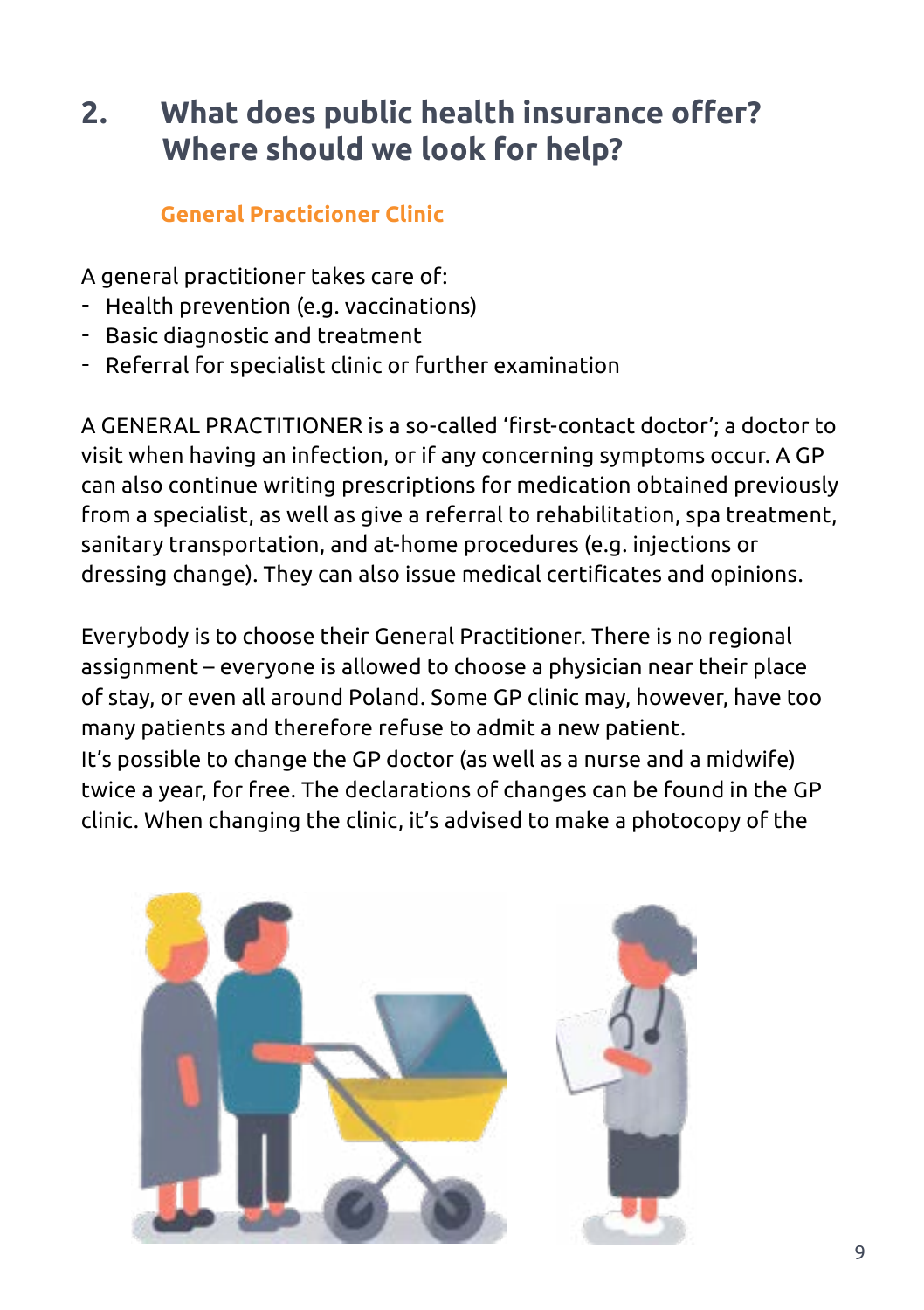medical documentation (usually for a small fee). The GP office works from Monday to Friday, from 8 am to 6 pm. In order to see a doctor, registration is required. It can be done on the phone and in person or (rarely) on the Internet.

A GP is also able to issue sick leave certificate for the time of incapacity to work. Those who have ZUS sickness insurance, receive around 80% of their salary (100% if the incapacity is a result of pregnancy, 70% for the time spent in the hospital). The doctor can also provide a document, allowing a person to take some days off, to take care of their sick child or a family member (a maximum of 60 days with children below 14, and 14 days for children older than 14). The care benefit, however, is **only available for those owning a NFZ health insurance.** 

### **3. What is a vaccination calendar? Which vaccinations are compulsory?**

GP clinics can also arrange for visits at houses of newborn babies; additionally, they deal with health balances and vaccinations. A detailed vaccination calendar is available for example here: **https://szczepienia.pzh.gov.pl/kalendarz-szczepien-2020/.**

In Poland, compulsory vaccinations include the following: tuberculosis, hepatitis B, diphtheria, tetanus, whooping cough, poliomyelitis, pneumococcus, Haemophilus influenzae type B, measles, mumps, rubella. Other vaccinations, also known as recommended, i.e. against chickenpox, rotavirus, meningococcus, HPV, or influenza must be paid for (during the flu season, free flu vaccinations are often available, and some cities also reimburse the HPV vaccination). It is possible to administer several types of vaccines in one injection - in a situation like that a different, ╱ paid preparation is used and the decision about the paid vaccination is made by the parents.TITT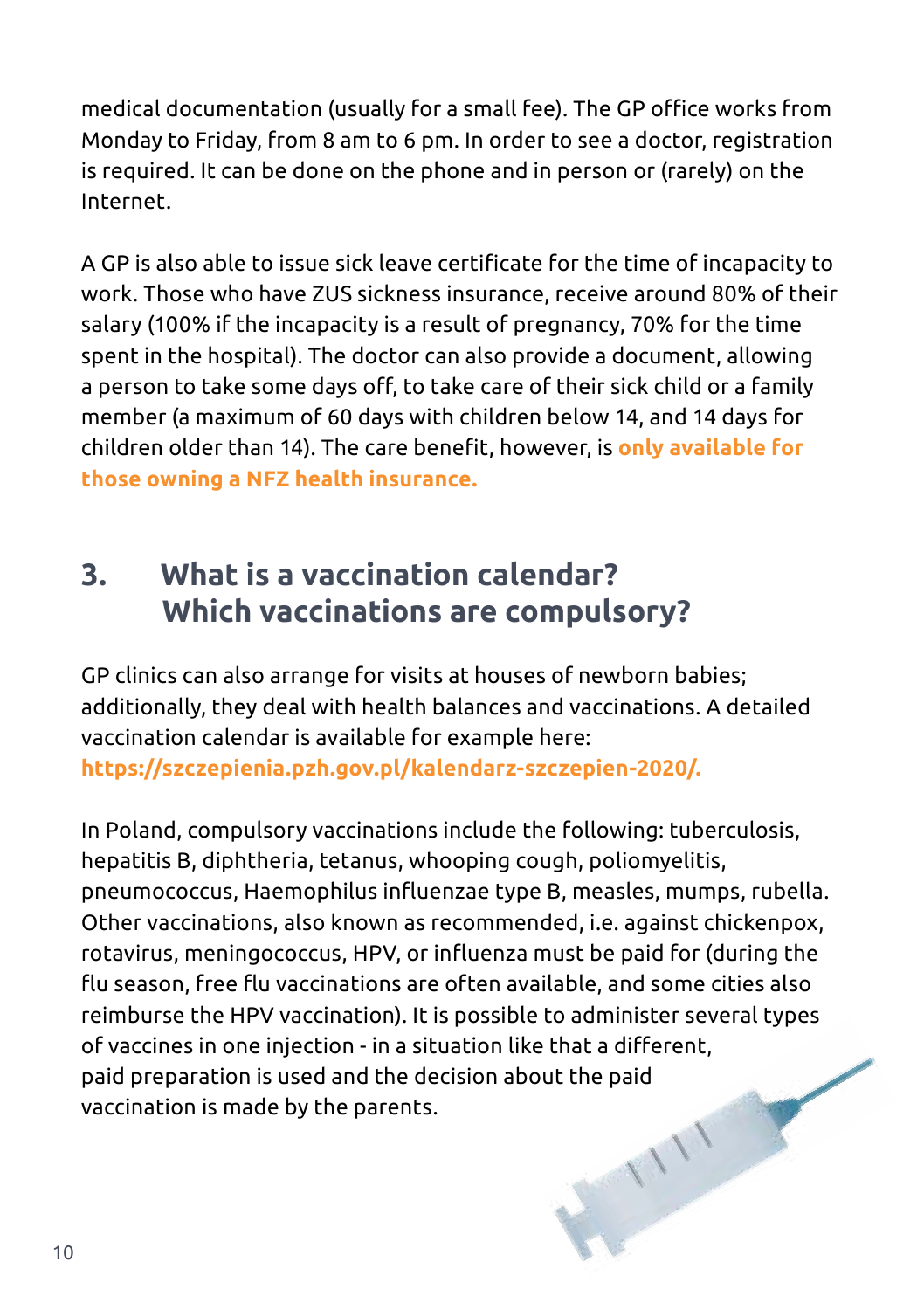### **4. Emergency help - where to look for support in emergency situations?**

Outside the opening hours of GP clinics there are emergency care facilities. In these places, the doctor on duty can provide advice on site, at the patient's house (in medically justified cases), and on the phone. You should resort to such facilities exclusively at night, on bank holidays or in the event of a sudden illness, accident, or health deterioration. You can also seek help in such facilities if no symptoms are suggesting an immediate life threat but the applied home remedies and over-the-counter medications do not bring the expected improvement. If you are concerned that waiting for the opening of the GP clinic may significantly adversely affect the health condition, you can also resort to emergency care facilities.

#### **Hospital Emergency Ward (SOR)**

Hospital Emergency Ward is the place where you should seek help **in an emergency.** You should not go to the Emergency Ward with mild or moderate symptoms for prompt diagnosis or treatment! If your condition is not serious and does not deteriorate rapidly, you can get to the SOR using your own transportation. In any other case, you should call an ambulance dialing 999 or 112. Once at SOR, firstly your overall condition will be assessed and the patients whose condition is classified as less urgent can wait to be seen by a doctor for up to several hours. In the district of Szamotuły, such a facility is located in the Independent Public Healthcare Center in Szamotuły at 13 Sukiennicza Street.

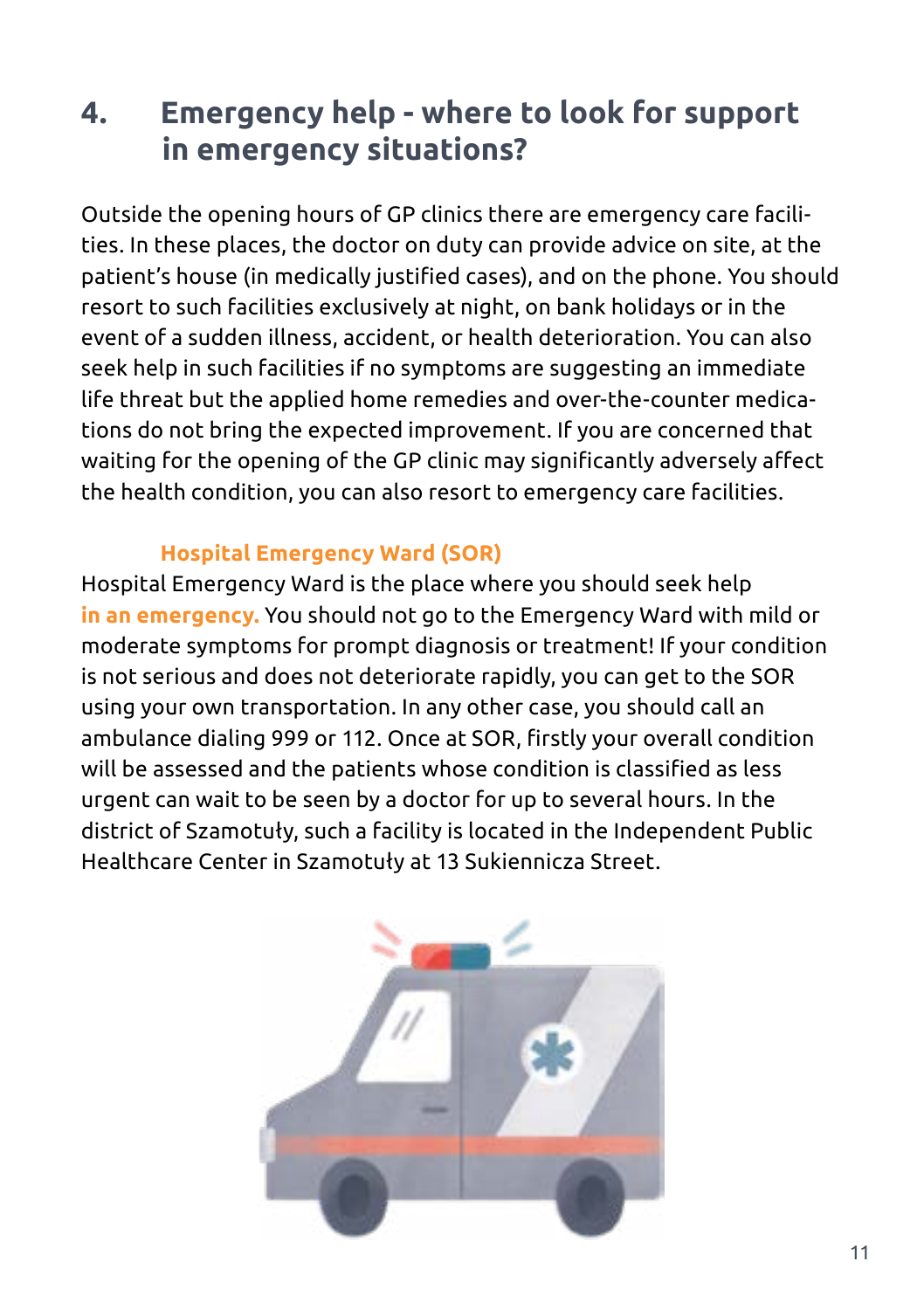The complete list of the Hospital Emergency Wards and emergency care facilities can be found here: **https://www.lokmed.pl/sor-wielkopolskie/, http://nfz-poznan.pl/page.php/1/0/show/13328/.**

#### **You call an ambulance in the following cases:**

- loss of consciousness, convulsions, car accident, sudden sharp pain in the chest, heart rhythm disturbances, shortness of breath;



- sudden sharp abdominal pain, vomiting blood, rectal haemorrhage, rapidly progressing labor, severe allergies; - poisoning with drugs, chemicals, gases, extensive burns, heat stroke, severe cold, electric shock, drowning, aggression related to mental illness, suicide attempt, fall from a great height, extensive wound, wounds preventing movement, spine injuries.

#### **Specialist clinics**

To be admitted to a specialist clinic within the public healthcare system, you need a referral from a GP. It is necessary to obtain a referral for a visit with all specialists, except for a psychiatrist, oncologist, gynecologist, dentist and venereologist. Usually, you have to wait to have your visit scheduled, so it is recommended to look for facilities with shorter queues (for instance on the following website: **https://terminyleczenia.nfz.gov.pl/).**

#### **Hospital wards**

A GP or a specialist can refer you for further diagnostics and treatment at hospital wards. Once you obtain a referral from a doctor, you should go to the hospital - usually to the reception desk of a given ward. When you have an admission deadline, you can't miss it - otherwise you have to start the entire procedure all over again. If we are unable to arrive for an appointment on time (e.g. due to an infection), it is best to call in advance and inform the hospital about it. You will then receive another admission date. The available dates can be distant, so in such cases it is also worth looking for a bed in various hospitals, especially if you are struggling with "common" problems (e.g. hypertension).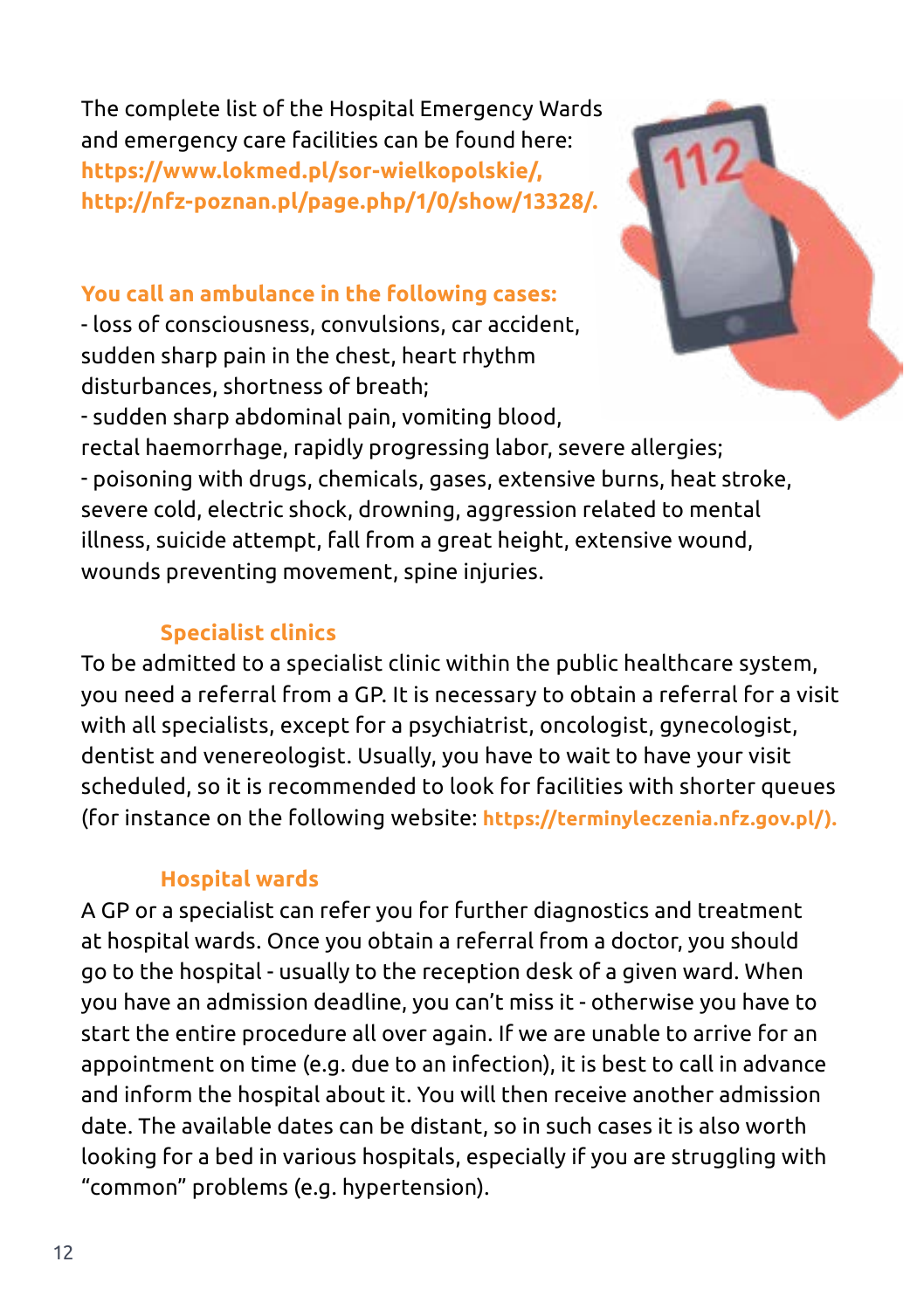When you are to be admitted to the hospital, take the following items with you: a referral (if it wasn't handed in at registration to the ward), an ID card or a passport, all medical documentation (translated! Including, for example, vaccination certificate), a list of medications you take, confirmation of insurance (in case the system does not work), pajamas, slippers, underwear, a towel, cosmetic accessories, phone charger and things that will make your waiting time more pleasant, e.g. a book. If you are staying in a hospital with your child, check if there are mattresses/beds for parents available. If not, it is worth taking e.g. a mat and a sleeping bag.

### **5. What medications are available over the counter in Poland?**

A small group of medications is available in Poland without a prescription. These include primarily painkillers and antipyretics based on paracetamol and ibuprofen, anti-cramp medications in the case of abdominal pain, as well as symptomatic drugs that can be used as an aid in the course of infection. These include medications alleviating 'flu symptoms' (nose and ear drops, sore throat pills), mild antiallergic medications, herbal sedatives, some medications for heartburn and flatulence, etc. Vitamin and electrolyte preparations are also widely available, but it is worth paying attention to whether they are medications or only dietary supplements as the latter are not so thoroughly tested and may not bring the expected results. Examples of preparations can be found here: **https://ktomalek.pl/leki-dostepne-bez-recepty** 

Medicines that are sold over the counter in other countries include, for example, antibiotics and antihypertensive drugs. They should not be used without doctor's recommendations - if you took or have been taking such medications imported from abroad, tell your doctor about it. The use of antibiotics without an explicit need may lead to immunosuppression and their ineffectiveness in future infections can be significantly lowered. In the case of medications used in cardiac conditions, the doctor may prescribe a double dose without knowing that the patient is already taking them. Such a situation can lead even to a life-threatening condition!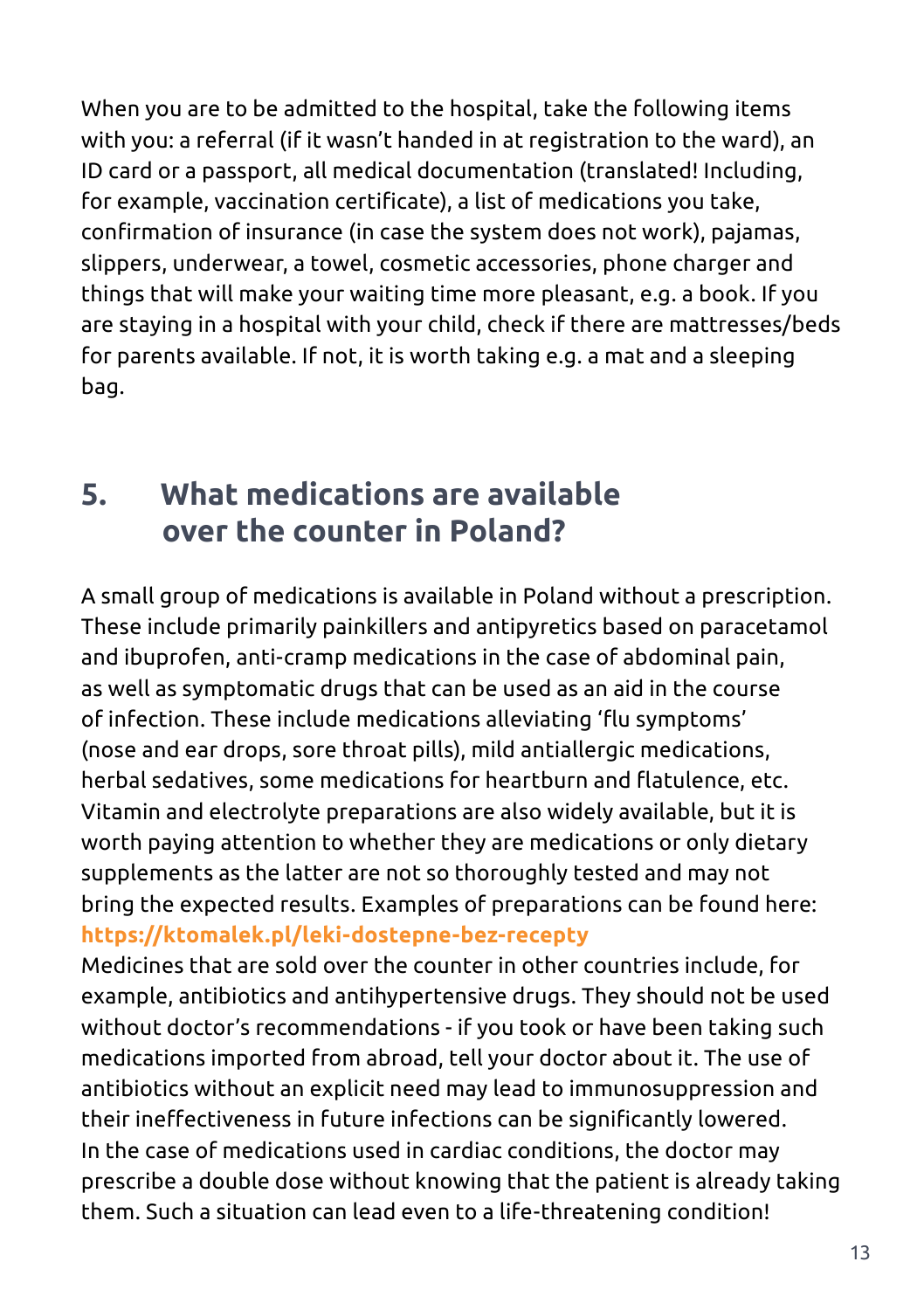# **6. Contraception, pregnancy and childbirth**

Hormonal contraception, including contraception after intercourse, is available in Poland on prescription. The prescription can be obtained at any doctor's office, although it is most often written out by a gynecologist. Over-the-counter barrier methods, such as condoms, can be easily found in pharmacies and drug stores. Access to contraception is paid. However, in Poznań there is **an Intimate Prophylaxis Point** (1 Wojskowa St.), where you can get free medical support 24 hours a day. https: **//www.poznan.pl/ mim/main/-,p,46235,47619,47621.html.** 





In Poland, **gynecologists and midwives** take care of a pregnant woman. Childbirth is usually performed in a hospital, although home delivery is also possible.

During pregnancy, the woman visits a gynecologist on a number of occasions. The first visit should take place **between the 5th and 10th week of pregnancy,** i.e. shortly after the woman suspects pregnancy on the basis of absent menstruation and the result of a pregnancy test purchased at a pharmacy or drugstore. During this visit, the pregnancy is confirmed and the fetus is measured by ultrasound to determine the due date. During the same visit the blood type and the level of TSH hormone is determined to diagnose thyroid diseases as well as the glucose level is measured to diagnose gestational diabetes. Due to the possibility of birth defects in the fetus in the course of congenital infections, tests for syphilis, HIV, and HCV viruses as well as resistance to rubella and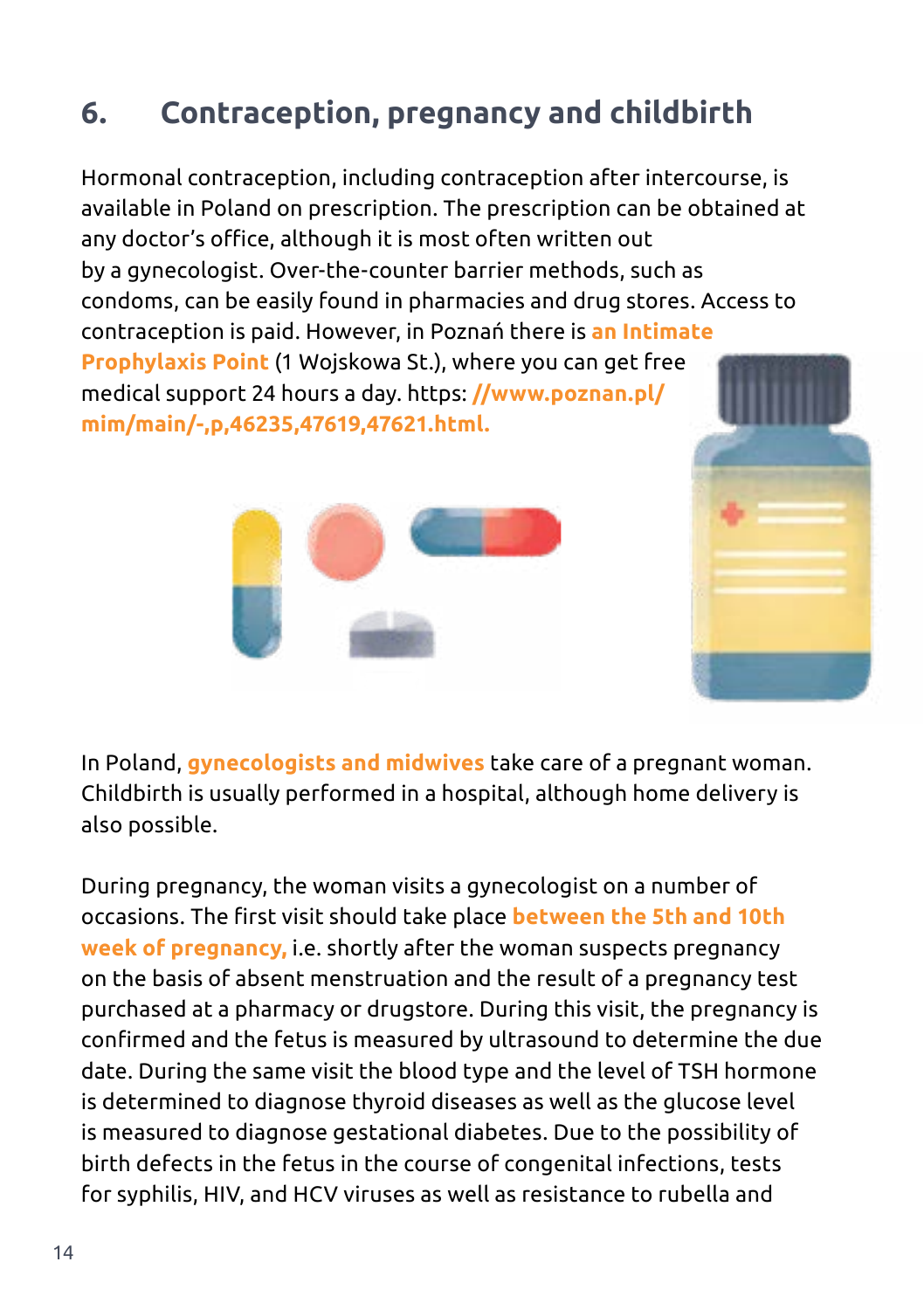toxoplasmosis are also performed. The patients who have not had cytology during the last six months, will have this test performed as well.

### **Between the 11th and the 14th week of**



**pregnancy,** a mandatory ultrasound examination is performed. The examination is meant to assess the age, structure of the fetus and the possible presence of congenital or genetic defects. Non-invasive prenatal tests are also performed - blood is drawn to determine beta-hCG hormone and PAPP-A protein. This helps to assess the risk of Down's, Edwards' or Patau's syndromes and determine if more invasive prenatal testing is needed. During those weeks of pregnancy, patients also often receive a questionnaire concerning the symptoms of depression.

**Between the 15th and the 20th weeks of pregnancy,** a blood count and a urinalysis are performed.

**Between the 18th and the 22nd weeks of pregnancy,** another obligatory ultrasound scan is performed, assessing any possible birth defects and the weight of the fetus.

**Between the 21st and the 26th weeks of pregnancy,** a general urine test is performed and - if the patient has Rh (-) blood type, anti-D antibodies are marked - this allows to assess the risk of serological conflict. If the antibodies are present, the woman is given anti-D immunoglobulin to prevent the serological conflict. If the patient has not previously had diabetes, an oral glucose load test is performed **between the 24th and the 26th weeks** of pregnancy. The test involves drinking a liquid containing 75 g of glucose and measuring blood glucose level before drinking the liquid an hour and then two hours after drinking it. The test allows determining whether a woman is developing gestational diabetes.

**Between the 28th and the 32nd weeks of pregnancy,** another compulsory ultrasound scan is performed.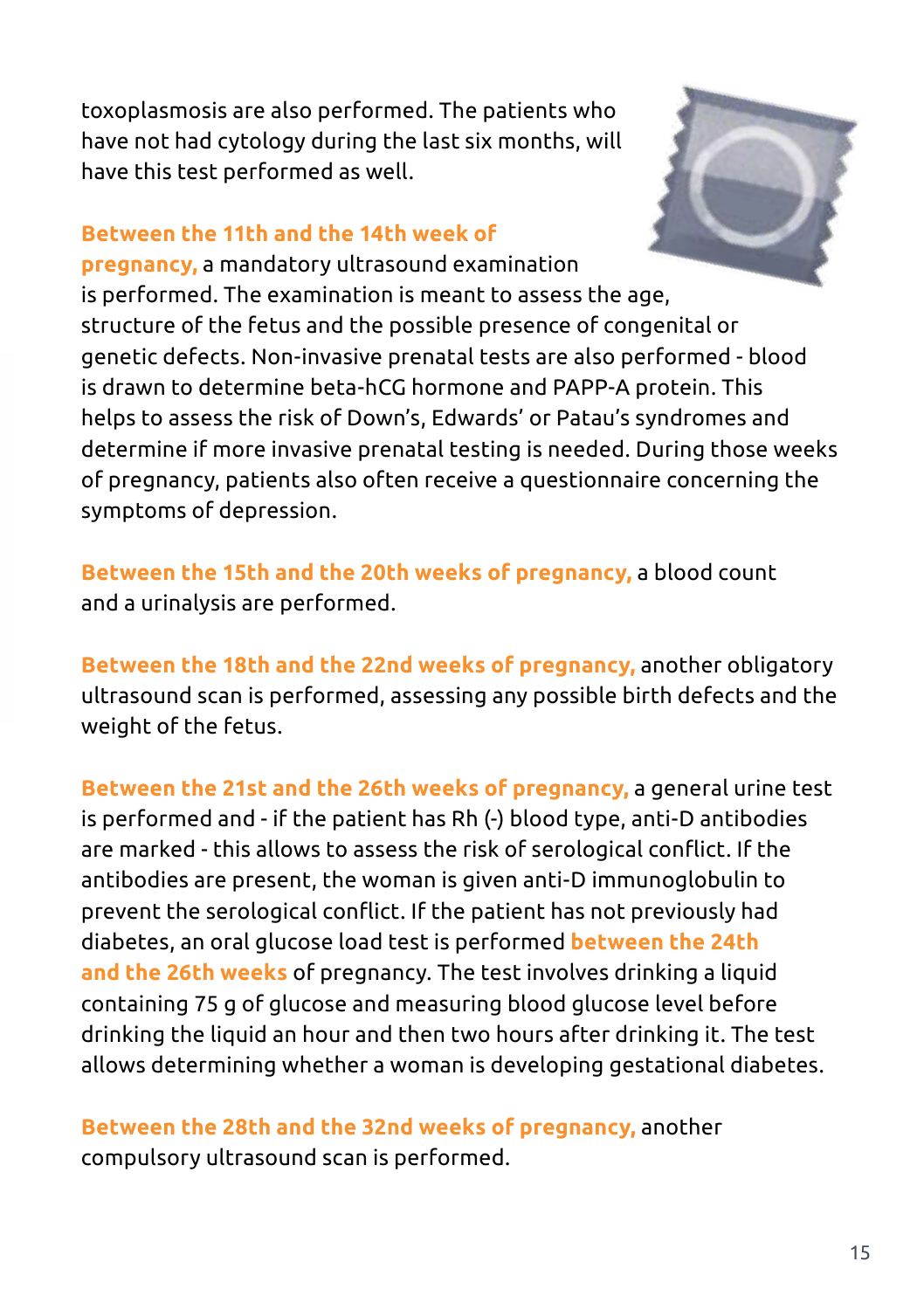**Between the 33rd and the 37th weeks of pregnancy,** an obstetric examination is performed with the assessment of pelvic size, position of the fetus and its heart function. Patients may be asked to fill out another depressive symptom questionnaire. The tests which are performed include: laboratory test of HBs antigen (associated with resistance to hepatitis B), repeated tests for



HIV infection, HCV and syphilis, if there is a risk of infection, blood count, general urinalysis as well as vaginal and rectal culture for beta streptococci - hemolytic agents (GBS) as these bacteria can cause serious infections in newborns.

**Between the 38th and the 39th weeks of pregnancy,** another blood count, urinalysis and evaluation of the fetal heart function are performed. **After the 40th weeks of pregnancy,** if there has been no delivery, another obstetric evaluation should be performed.

Childbirth usually takes place in a natural way. In the event of complications, the so-called vaginal delivery may occur - in such event, special tools are used to help deliver the fetus through the birth canal. In the case of a threat to the fetus life or previously identified contraindications, a caesarean section under epidural or, less frequently, general anesthesia is performed. Usually, the patient is conscious during the entire procedure, but does not feel any pain. The patient cannot see the operating field (it is covered), but immediately after the child is removed, she can see it and, for example, hug it.

Shortly after delivery, the baby is assessed on the Apgar scale by a neonatologist. If, for example, it requires respiratory support, these activities are also performed by neonatologists. Usually, after a short evaluation, the child is transported with the mother to the observation room. On rare occasions, if the child needs intensive care, it is taken to a neonatal ward in the same hospital and the mother can visit it when she recovers.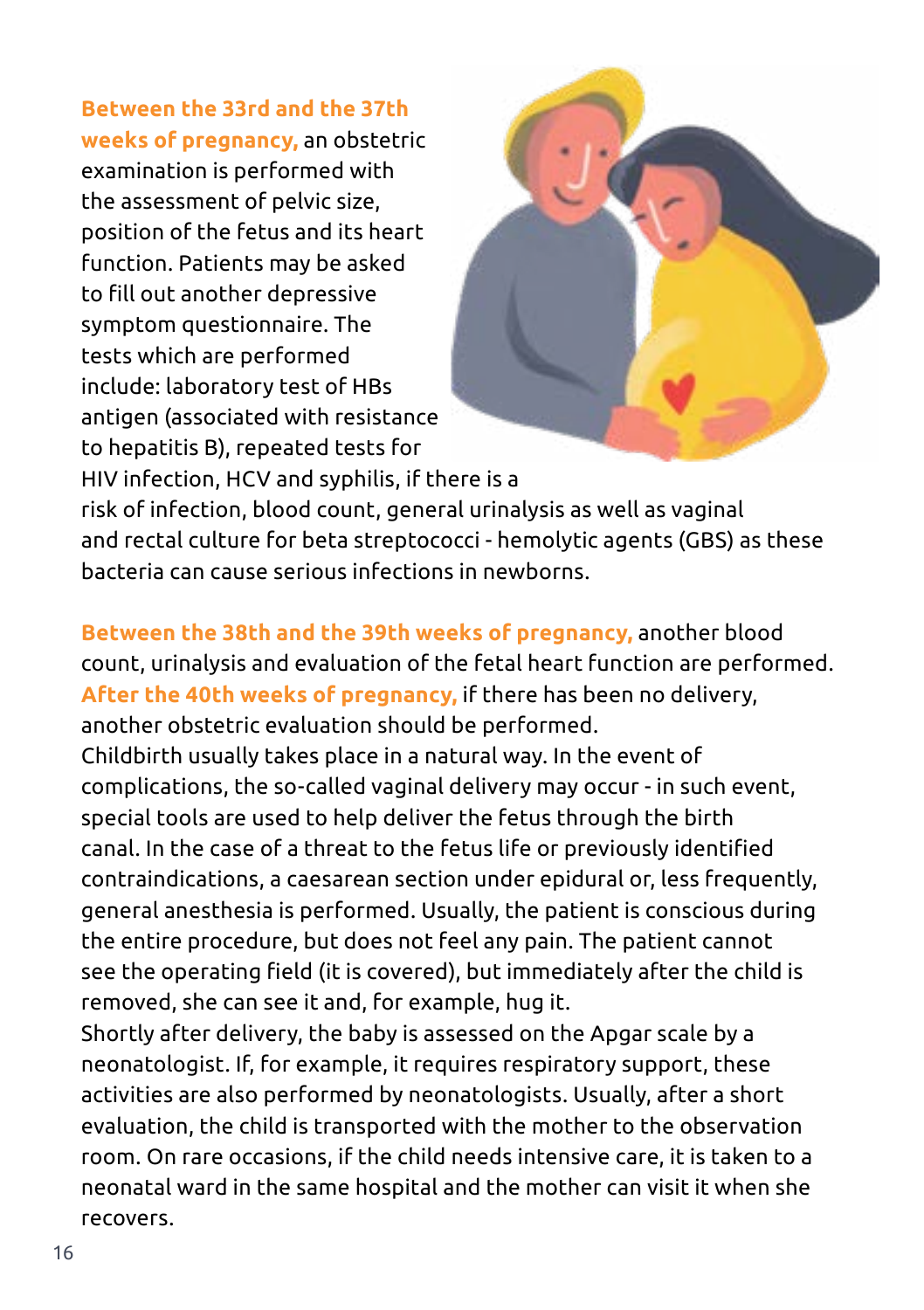After childbirth, for a few days - depending on the needs of the child and the mother, patients stay in the maternity ward, where wound healing and recovery after delivery are assessed, as well as the child's condition whether it is gaining weight or does not require any medical interventions. The child then receives the first vaccinations and the Crede procedure is performed - it involves the administration of 1 drop of 1% silver nitrate to the conjunctival sac in order to prevent blindness in children caused by possible infection with gonorrhea.

After discharge from the hospital, as part of a patronage visit, the mother and the child are visited 4 to 6 times by a community midwife who examines the condition of the newborn and explains any doubts related to how to take proper care of it. The first GP visit should take place before the child is 6 weeks old. It can take place at home or at the clinic.

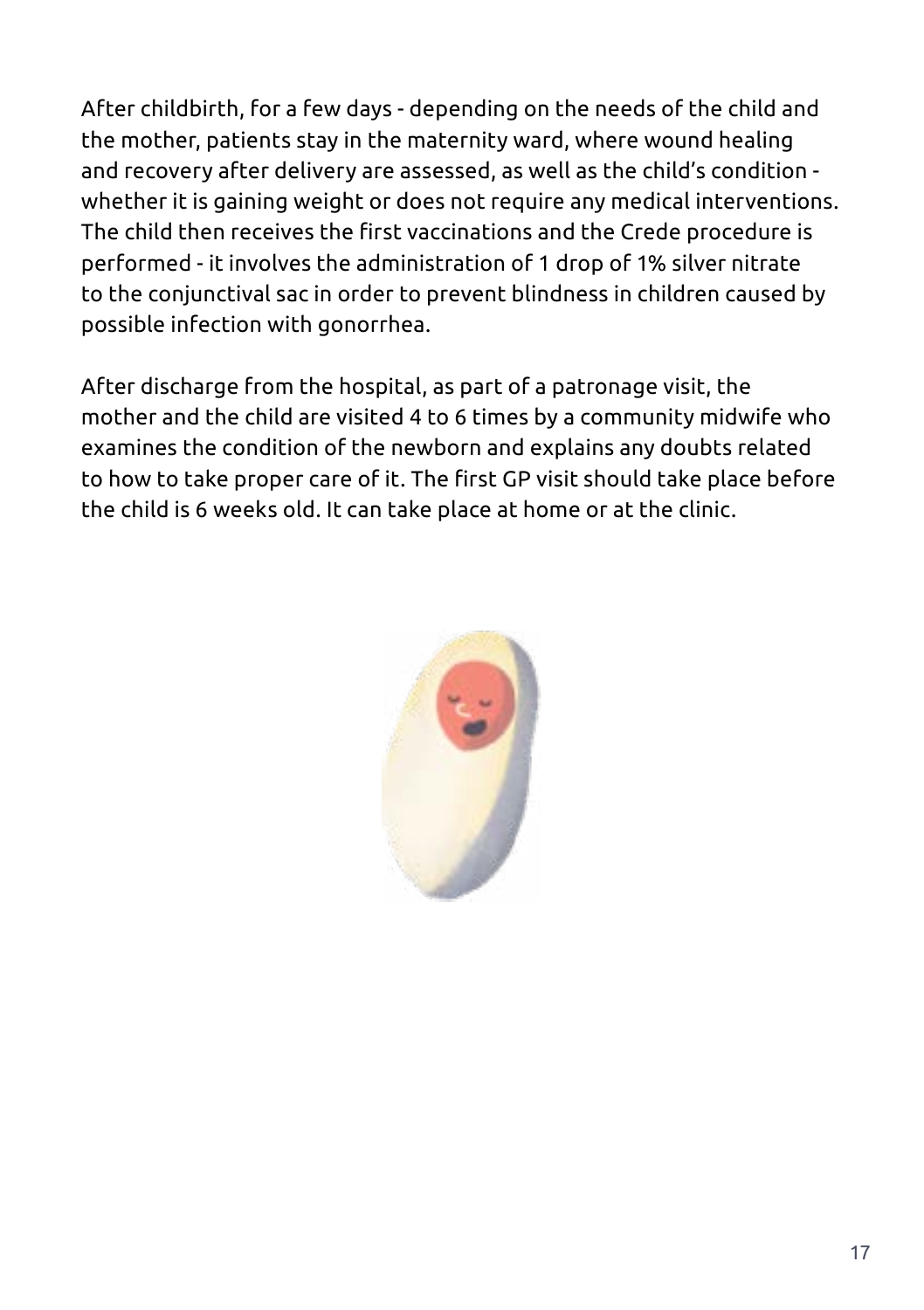## **Migrant Info Point was established in autumn 2013 in order to support foreigners living in Poznań.**

We would like to make sure that all the people arriving in our city, who don't know the language and don't understand many procedures, can receive support on how to deal with their issues.

MIP is a place where you can receive information and support related to the legalization of your stay, work and daily life. We can advise you on how to fill out forms and explain the intricacies of Polish law. We assist foreigners and people who care about the foreigner's stay in Poland. We constantly strive to expand our offer – we organize workshops, language courses, training sessions and integration meetings.

People who work here– our advisors, lawyers and teachers - have experience and knowledge regarding living and functioning in Poland. In MIP we speak four languages: Polish, Russian, Ukrainian and English.

All consultations, workshops, meetings, training sessions and courses in MIP are free of charge!

MIP is run by the Centre for Migration Studies Foundation.

If you would like to cooperate with us – please contact us.

If you would like to support our work – donate to us.

**www.migrant.poznan.pl**